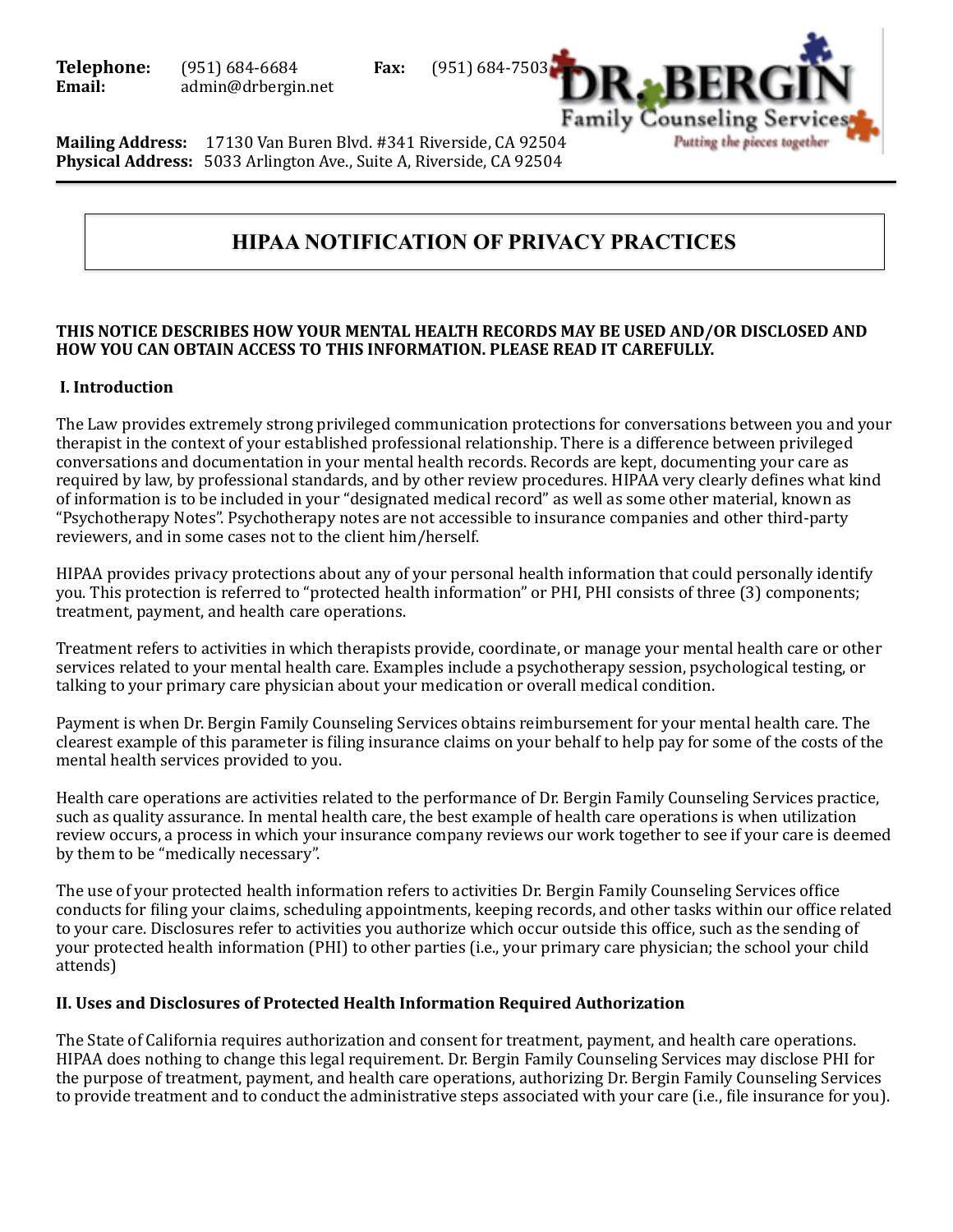

**Mailing Address:** 17130 Van Buren Blvd. #341 Riverside, CA 92504 **Physical Address:** 5033 Arlington Ave., Suite A, Riverside, CA 92504

Additionally, if at any time you request that we send any of your PHI of any sort to anyone outside this office, you will always first sign a specific authorization to release information to this outside party. A copy of that authorization form is available upon request. This requirement of signing an additional authorization form is an added protection to help make sure that your PHI is kept strictly confidential. An example of this type of release of information might be your request that your therapist talk to your child's schoolteacher about his/her ADHD condition and what the teacher might do to be of help to your child. Before your therapist talks to that teacher, you will have first signed the proper authorization for him/her to do so.

There is a third, special authorization provision potentially relevant to the privacy of your records: your therapist's psychotherapy notes. In recognition of the importance of the confidentiality of conversation between therapist and client in treatment settings, HIPAA permits keeping "psychotherapy notes" separate from the overall "designated medical record". Insurance companies cannot secure "Psychotherapy notes" nor can private insurance companies insist upon their release for payment of services as sometimes occurred before the new law was passed. "Psychotherapy notes" are your therapist's notes "recorded in any medium by a mental health provider documenting and analyzing the contents of a conversation during a private, group, or joint family counseling session and that are separated from the rest of the individual's medical record". "Psychotherapy notes" are necessarily more private and contain much more personal information about you, which created the need for increased security of these notes. "Psychotherapy notes" are not the same as "progress notes" which provide the following information about your care each time you have an appointment here: medication, prescriptions and monitoring, appointment times, the modalities of care, frequency of treatment furnished, results of tests, and any summary of your diagnosis, functional status, treatment plan, symptoms, prognosis, and progress to date.

Certain payers of care, such as Medicare and Worker's Compensations, do require the release of both your progress notes and the therapist's psychotherapy notes in order to pay for your care. If Dr. Bergen Family Counseling Services is forced to submit your psychotherapy notes in addition to your progress notes for reimbursement for services rendered, you will sign in additional authorization directing your therapist to release his/her psychotherapy notes. Most of the time your therapist will be able to limit reviews of your PHI to only your "designated record set", which includes the following: all identifying people work you completed when you first started your care here, all billing information, a summary of your first appointment, your mental status examination, your individualize comprehensive treatment plan, your discharge summary, progress notes, reviews of your care by managed-care companies, results of a psychological testing, and any authorized letters or summaries of care that you have authorized Dr. Bergin Family Counseling Services to release on your behalf. Please note that the actual test questions or raw data of psychological tests, which are protected by copyright laws and the need to protect clients from unintended, potentially harmful use, are not party of your "designated mental health record".

You may, in writing, revoke authorizations to disclose PHI at any time. You cannot revoke an authorization for an activity already done that you instructed Dr. Bergin Family Counseling Services to do so. If you sign authorization to release information as a condition for obtaining insurance, you cannot revoke it if you are using that insurance to pay for your therapy.

## **III. Business Associates Disclosures**

HIPAA Dr. Bergin Family Counseling Services train and monitor the conduct of those performing ancillary administrative services for the practice, these people are referred to as "Business Associates". The "Business Associates" that form a part of Dr. Bergin Family Counseling Services are the bookkeeper, the cleaning crew, The computer consults, and the insurance biller. In compliance with HIPAA, Dr. Bergin Family Counseling Services has signed formal contracts with these business associates that clearly defined the importance of the protection of all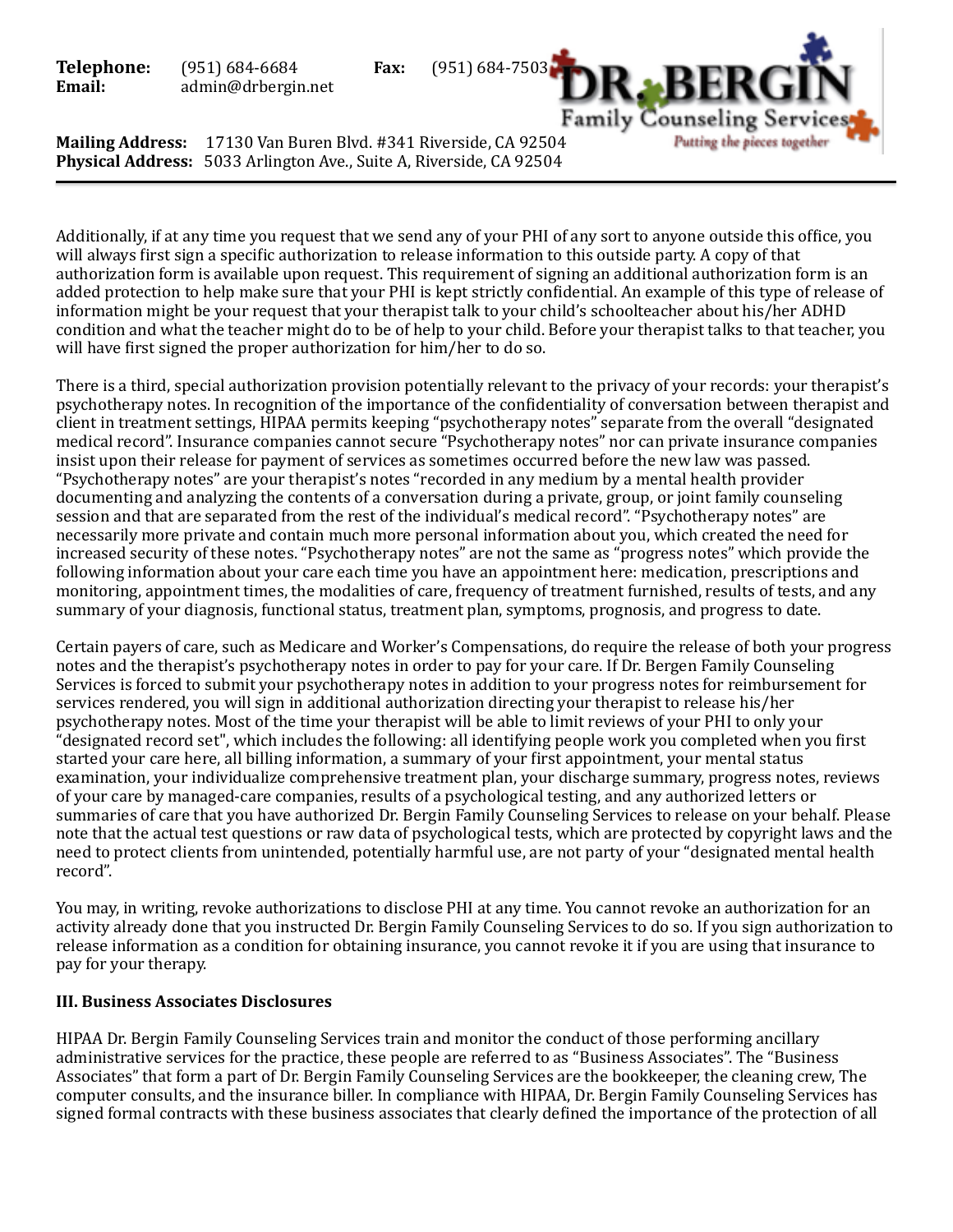Family Counseling Serv Putting the pieces together

**Mailing Address:** 17130 Van Buren Blvd. #341 Riverside, CA 92504 **Physical Address:** 5033 Arlington Ave., Suite A, Riverside, CA 92504

mental health information as an absolute condition of providing their services. Business Associate trained in privacy practice, are monitored for compliance; and errors are corrected if they should occur.

#### **IV. Uses and Disclosures Not Requiring Consent or Authorization**

By law, PHI may be released without your consent or authorization concerning:

- Suspected Sexual or physical abuse of a child<br>• Suspected alder abuse
- Suspected elder abuse
- Suspected abuse of a dependent adult
- Iudicial or Administrative proceedings (i.e., if you are ordered here by the court for an independent child custody evaluation)
- Serious threat to your life or safety, or the life or safety of another
- Workers Compensation Claims (if you seek to have your are reimbursed under Workers Compensation, all of your care is automatically subject to review by your employer and/or insurers)
- Reasons of national security or terrorism, or health oversight activities

Dr. Bergin Family Counseling Services will never release any information of any sort for marketing purposes.

## **V. Clients Rights to Dr. Bergin Family Counseling Services Duties**

You have the right to the following:

- The right to request restrictions on certain uses and disclosures of your personal health information. Your therapist may not agree to grant your request, but if he/she does agree, such restrictions shall apply unless the agreement is changed in writing;
- The right to receive confidential communication by alternative means and at alternative location. For example, you may not want your bills sent to your home address, so Dr. Bergin Family Counseling Services will send them to another location of your choosing if you make a request in writing. Dr. Bergin Family Counseling Services assumes that you agree to being contacted by telephone or voicemail to schedule appointments and to leave cancellation alerts, unless you request an alternative way of contacting you and make your request in writing.
- The right to inspect and copy your protected health information in vour designated mental health record set and any billing records for as long as PHI is maintained in the record. Please give your therapist sufficient notice that this can be arranged at mutual convenience; (you will be charged \$1.00 per page for Dr. Bergin Family Counseling Services to locate and have your health information copied if you want the copies mailed to you).
- The right to an accounting of unauthorized disclosures of your protected health information;
- The right to a paper copy of notice/information, and;
- The right to revoke your authorization of your protected health information except to the extent that action previously authorized has already taken.

For more information on how to exercise each of these aforementioned rights, please do not hesitate to ask your therapist or Dr. Bergin Family Counseling Services staff for assistance of these matters. Your therapist is required by law to maintain the privacy of your PHI and to provide you with a notice of your privacy rights and his/her duties regarding your PHI. Your therapist reserves the right to change his/her privacy policy and practices as needed with these current designated practices being applicable until you receive a revision of his/her policies when you come for future appointment(s). Dr. Bergin Family Counseling Services duties in these matters include maintaining the privacy of your PHI, providing you this notice unless it is changed and you are notified. If for some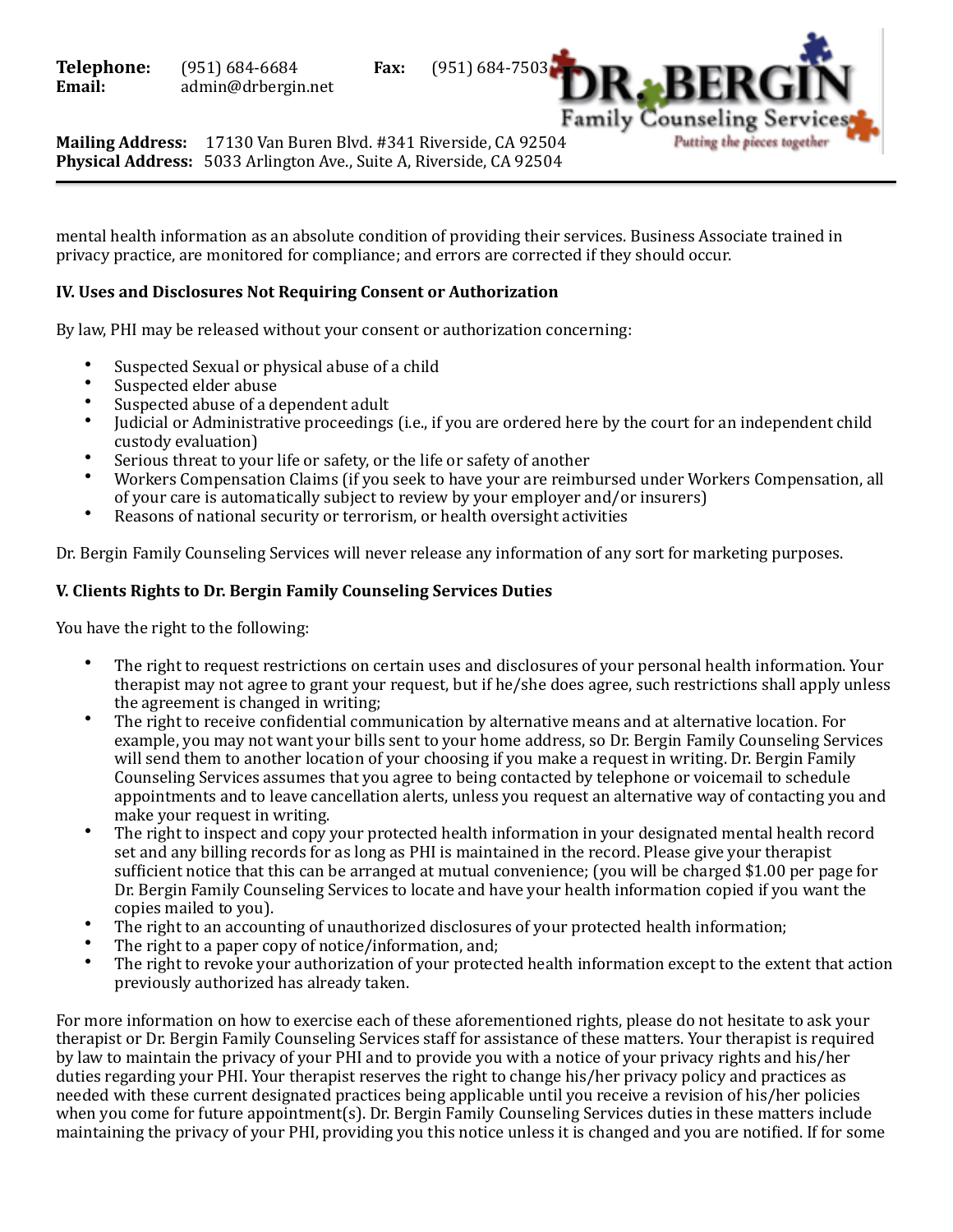Family Counseling Serv Putting the pieces together

**Mailing Address:** 17130 Van Buren Blvd. #341 Riverside, CA 92504 **Physical Address:** 5033 Arlington Ave., Suite A, Riverside, CA 92504

reason you desire a copy of the internal office policies for executing privacy practices, please let your therapist know and he/she will get you a copy of these documents, which are kept on file for auditing purposes.

#### **VI.** Complaints

Dr. Bergin is the appointed "Privacy Officer" for Dr. Bergin Family Counseling Services per HIPAA regulations. If you have any concerns of any sort that she may have compromised tour privacy rights, please do not hesitate to speak to her immediately about this matter. You will always find Dr. Bergin willing to talk to you about preserving the privacy of your PHI. You may also send a written compliant to the Secretary of the U.S Department of Health and Human Services. Dr. Bergin Family Counseling Services will not retaliate if you send in a complaint.

#### **VII. Effective Date**

This notice shall go into effect January 01, 2007, and remain so unless new notice provisions effective for all protected health information are enacted accordingly.

# **Client Notification of Privacy Rights**

The Health Insurance Portability and Accountability Act (HIPAA) have created new patient protections surrounding the use of protected health information. Commonly referred to as the "medical record privacy law", HIPAA provides patient protection related to the electronic transmission of data ("the transaction rules"); the keeping and use of patient records ("privacy rule"); and storage and access to health care records ("the security rules"). HIPAA applies to all health care providers, including mental health care. Providers and health care agencies throughout the nation